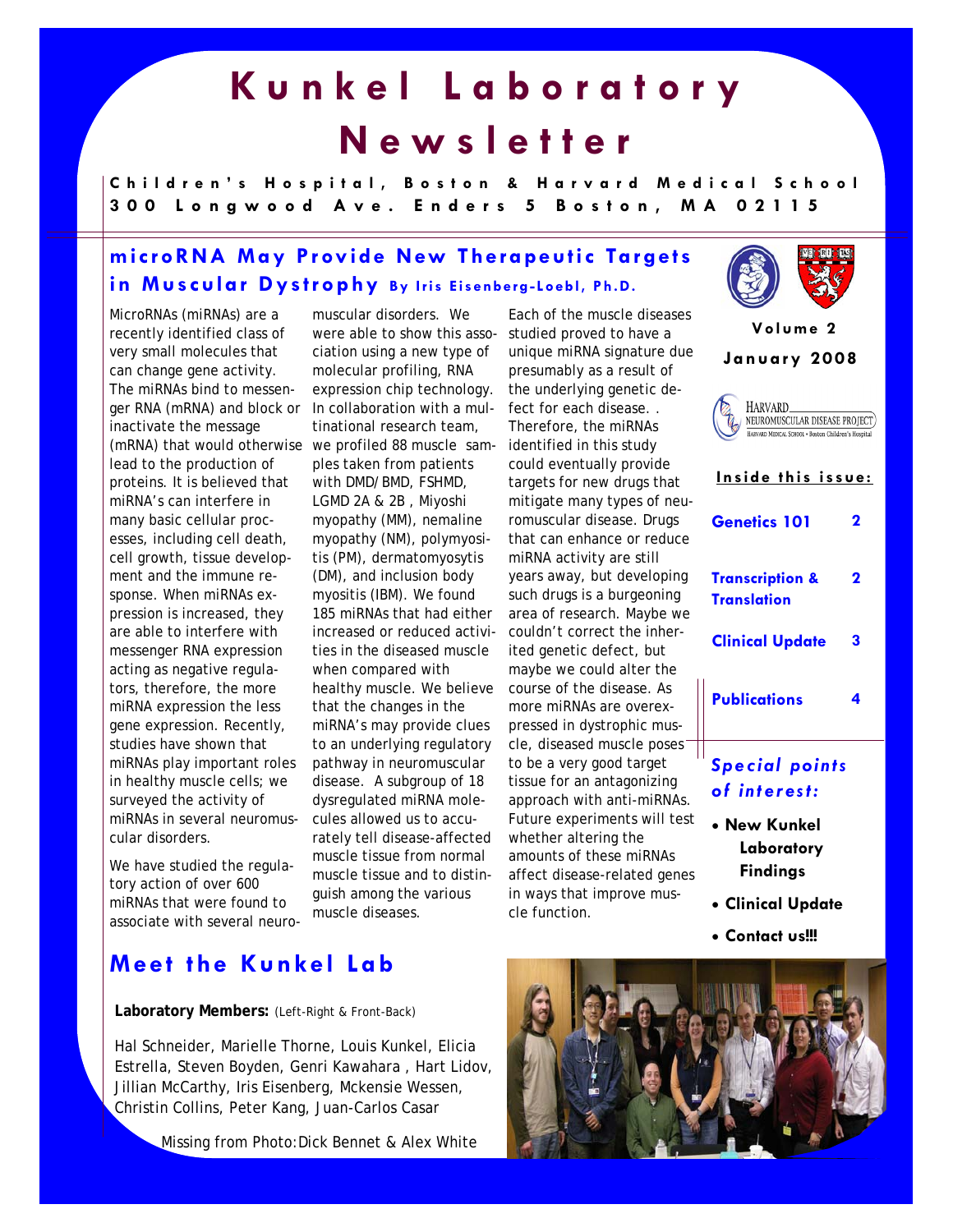# **NOTIFIED** DNA Chromosome

*Structure of DNA & Genes within a Chromosome* 

Genes

*"It is believed that every person has 10-15 mutations within their genome."* 



#### **Genetics 101 By Elicia Estrella, MS, CGC**

People, animals and many other living organisms are made of cells. All cells within an organism contain **DNA (***D***eoxyribo***n***ucleic**  *A***cid)**. DNA is the molecule that encodes our genetic information carrying all the instructions for making a person. DNA is made up of two twisted strands of chemical building blocks called bases. There are 4 bases that make up the language of our genes: *A***denosine,**  *T***hymine,** *G***uanine, and**  *C***ytosine**. Certain areas of our DNA contain our genes. These genes are considered our genetic blueprint

or instructions. Our genes determine all of our features like height and eye color. This is why we have similarities to our parents and grandparents. Our DNA strands are coiled up and tightly packaged into structures called **chromosomes**. We have 46 chromosomes in total. They come in pairs (23 pairs), with one chromosome from each pair inherited from your mother and the other from your father. This is how our parents and grandparents have passed their genes down to the next generation. How our genes are expressed in our

family is called the **inheritance pattern**.

Most MD's are inherited by the following patterns:

#### **Autosomal Dominant Autosomal Recessive X-linked Recessive**

**Autosome**: gene is on chromosome 1-22 V.S. **X or Y X-Linked**: gene is on X chromosome

**Dominant:** 1 copy of gene is changed (mutated) & trait is seen

**Recessive:** Both copies of a gene are changed and trait is seen

#### **Transcription & Translation of your Genes By Elicia Estrella, MS, CGC**

All of our genes are encoded DNA strands to make an in our DNA. In order for the body to read our genes and make them into proteins for use throughout the body, our DNA is "transcribed" or re-written into RNA in a complicated process called transcription. The process of transcription is similar to a court reporter taking spoken words from one source, like a court judge, and making a copy of those words on translation. paper.

During transcription, one gene (DNA) is "re-written" or transcribed into RNA in the nucleus. This occurs via correct order of amino aca team of enzymes and proteins binding to the promoter, or start, of a gene. These enzymes and proteins are able to unwind the DNA double helix just at the region of the gene being transcribed. The enzyme RNA polymerase uses one of the

RNA copy of that one gene. This copy, which contains the instructions to make 1 protein, is called **mRNA** or **messenger RNA**. After the mRNA is made, it is trimmed down to a final size, and shipped out of the nucleus. When the mRNA gets into the cytoplasm, it is made into protein via a process called

During translation, the mRNA transported to the cytoplasm is "de-coded" or "translated" to produce the ids in a protein. Translation requires numerous enzymes. The enzymes help keep the mRNA is position to be decoded. The nucleic acids of the mRNA are read 3 at a time and correspond to amino acids.

By stringing together many amino acids a protein is produced. The same mRNA may be used hundreds of times during translation before it is degraded (broken down) by the cell.

All the proteins that make up YOU, your cells, your body, the foods you eat, all the living cells in the world, etc - are made this way! Every time your body needs more of a protein -

- muscle protein
- hair protein
- Enzymes
- hormones

 a gene carrying the information for that protein is transcribed into mRNA, and the mRNA is made into protein!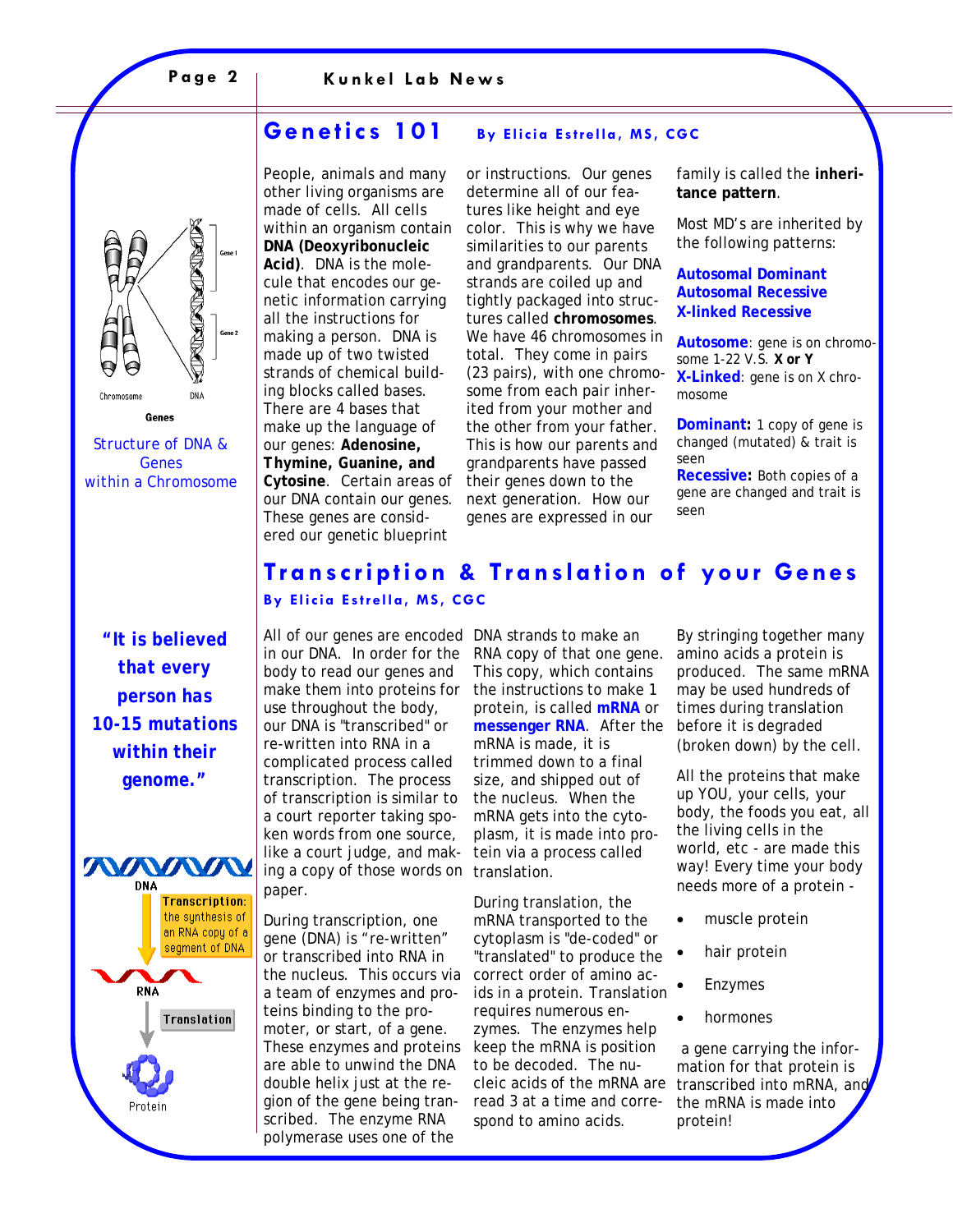#### **Clinical Update by Erica Sanborn, MS, CGC**

The Muscular Dystrophy Association (MDA) clinic at Children's Hospital Boston is a multi-disciplinary clinic using PTC124 was cominvolving neurology, orthopedics, physical therapy, genetics, and social work. The clinic has about 400 outpatient visits each year, following children with a variety of neuromuscular diagnoses, Duchenne Muscular Dystrophy (DMD) and Becker Muscular Dystrophy (BMD) collectively are the biggest subset of our population. Currently we have about 100 patients with a diagnosis of either DMD or BMD.

levels has greatly expanded. As many of you may know, a phase I trial pleted at a few hospitals in the USA. This medication is now being moved into a phase II study (which addresses safety and some initial efficacy). We at Childrens Hospital, Boston are hoping to be one of the trial sites for this new study. While the eligibility criteria are still being worked out, we know that boys over age 5 will likely be eligible if they have a particular genetic change known as a nonsense mutation (or premature stop codon) and are still able to walk independently. We

do not have hospital approval to be a site for this study at this time and cannot field specific calls about eligibility, trial design, etc.

Another important study is trying to identify and define learning disabilities that may be associated with DMD/BMD. A study being run at Columbia University in New York, has worked with more than 250 families with DMD/BMD. Currently, the researchers are investigating early language development and reading acquisition in children with DMD/ BMD. For more info about the study, please contact Abigail Batchelder, at 212- 305-2394 or ab802@columbia.edu.

*An example of autosomal dominant inheritance in a family tree. Lightly shaded people are affected with an "inherited condition"* 

Over the last few years research in DMD/BMD at all

## **Contact Us!!!**

| <b>REPLY CARD</b>                                                                                                                                                                                                                   |  |
|-------------------------------------------------------------------------------------------------------------------------------------------------------------------------------------------------------------------------------------|--|
| NAME:                                                                                                                                                                                                                               |  |
| (please PRINT)                                                                                                                                                                                                                      |  |
| <b>Contact information Changes:</b>                                                                                                                                                                                                 |  |
|                                                                                                                                                                                                                                     |  |
|                                                                                                                                                                                                                                     |  |
| <b>Email:</b> Email: The Contract of the Contract of the Contract of the Contract of the Contract of the Contract of the Contract of the Contract of the Contract of the Contract of the Contract of the Contract of the Contract o |  |
| <b>Clinical updates:</b>                                                                                                                                                                                                            |  |
|                                                                                                                                                                                                                                     |  |
|                                                                                                                                                                                                                                     |  |
| Place a check here to be contacted about our new consent form                                                                                                                                                                       |  |
| Place a check here to be taken off our mailing list                                                                                                                                                                                 |  |
|                                                                                                                                                                                                                                     |  |
|                                                                                                                                                                                                                                     |  |
|                                                                                                                                                                                                                                     |  |

**We would love to hear from you! Let us know:** 

- 1. Give us feedback on the newsletter
- 2. What would you like to see in future issues of our newsletter?
- 3. Update us on your contact info! (phone/email/ address)
- 4. Take me off your mailing list!
- 5. Request a copy of the newsletter to be sent to someone not on our mailing list ! (family member, new study participant, your doctor, etc.)